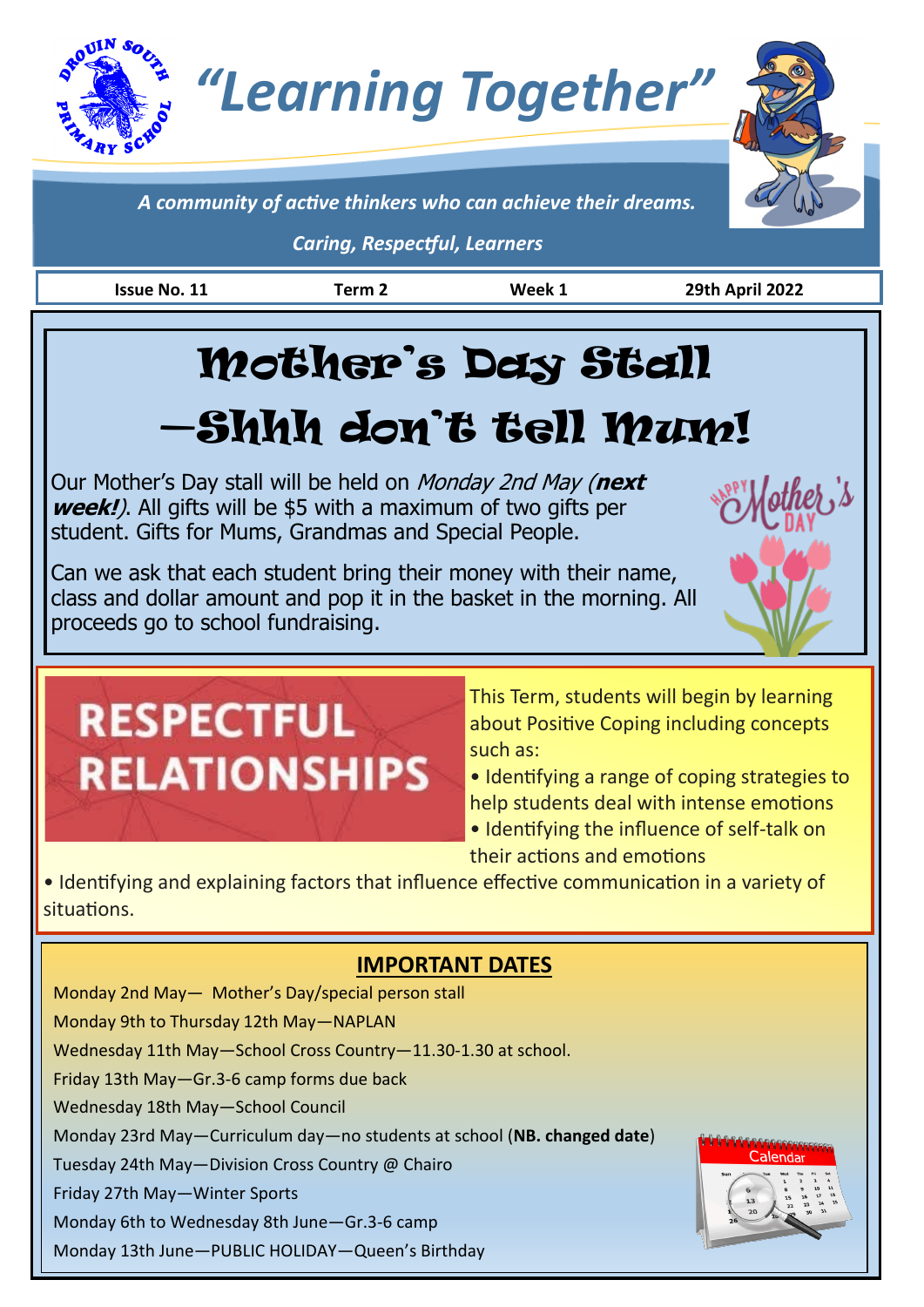## **PRINCIPAL'S REPORT**

#### **Dear Parents and Carers**

#### **Term 2**

Term 2 has started smoothly this week as all students and staff settle back into learning routines. We have quite a few events and extra-curricular activities taking place this term. Please keep and eye on the calendar at the front of the newsletter and follow our posts regularly on Class Dojo and Facebook.

#### **Welcome Holly Enbom—Learning Tutor Role**

This term we welcome Holly Enbom to our teaching team at Drouin South PS. Holly is known to all students and staff through her work here as a casual relief teacher. Holly will be working Mondays to Thursdays as our learning tutor and will take classes across the school from time to time. We officially welcome Holly as part of our school community.

#### **School Review**

Every 4 years, Victorian Government schools are reviewed by an independent school reviewer and a panel consisting of school council members, Department of Education representatives and school staff. The review is conducted over 4 days and includes discussions about student achievement data (eg. Naplan results), attendance, teaching and learning approaches and student well-being. The panel reflects on the findings and collaboratively develops directions for the school for the next 4 year strategic plan. This review will take place during June. We are looking forward to reflecting, celebrating and looking forward at our next stages of school improvement.

#### **Mother's Day Stall**

It is great to see that with Covid restrictions now loosening, we are able to go back to doing some of the things that we had to stop during the past two years. Our Parent's Club is now able to become more active and involved again and it is great to hear the buzz of busy people and the chatter of pre-schoolers playing as our Parents set up the Mother's Day Stall. The cost of all gifts will be \$5 and gifts are limited to 2 per child. Students can buy for their mum, carer, grandparent or significant parent figure in their lives. Money is to be placed in an envelope marked with the child's name, class and amount. Happy shopping!

#### **RATs to Continue for First 4 Weeks of Term 2—Other Covid Rules**

The [Victorian Government has announced](https://list.comms.educationupdates.vic.gov.au/track/click?u=770f4d1425f14b0d9936ca688e358872&id=a1c47dac5cb8d4aa&e=adff0ae3a2f400c2) it is extending the rapid antigen test (RAT) screening program for the first 4 weeks of Term 2. The screening recommendations will remain the same next term for students and staff, that is, mainstream schools – recommended to test at home twice a week and Specialist schools – recommended to test 5 days a week due to the higher risk of severe illness for medically vulnerable children. RATs will continue to be made available to all students and families from the beginning of Term 2.

Isolation rules for close contacts/household contacts have now changed and there is no requirement to isolate as long as RAT tests are conducted 5 out of the 7 days.

Masks are no longer required for students, staff or visitors.

#### *Michael Smith—Principal Caring, Respectful, Learners*

#### **Working with Children Checks**

As part of our commitment to Child Safety we recommend that all parents seek a Working With Children Check. A current Working With Children Card is required when assisting at school in any child related role whether this be assisting in classrooms, helping at parent's club events (eg. Mother's Day Stall), sports days, excursions and camps. [Information on how to apply can be found HERE!](https://www.workingwithchildren.vic.gov.au/individuals/applicants/how-to-apply)

[Our Child Safety Policy is available on the Drouin South Primary School website.](http://www.drouinsouth.vic.edu.au/about-us/child-safe-standards/)

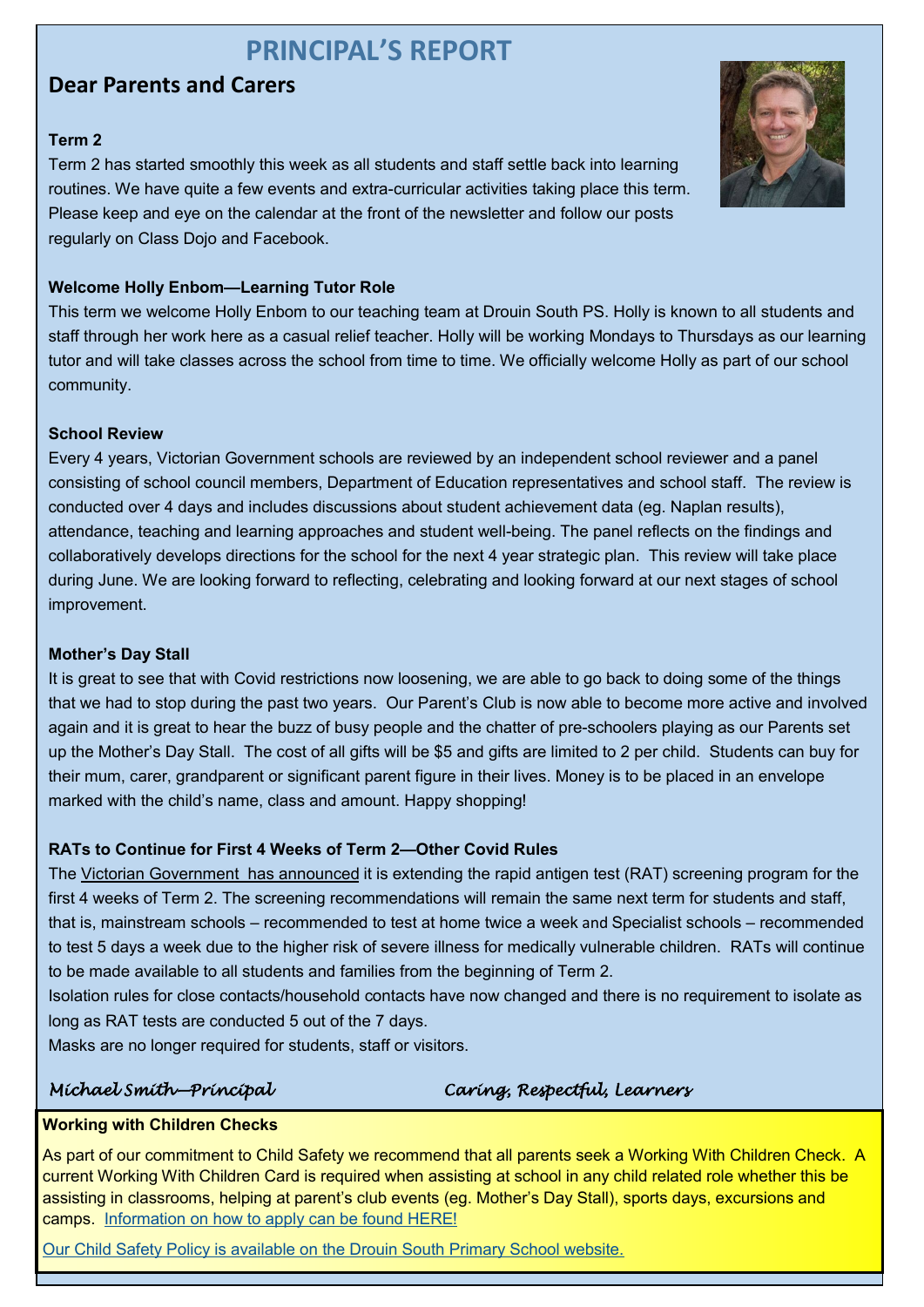

## **If your child is late….**

If your child is late to school please ask them to come to the office and sign in on the Ipad and collect a Late Pass, *before* they go to class.

## *The Minpins by Roald Dahl* **Come deep into the forest**

## **if you dare, but beware the Red-Hot-Smoke-Belching Gruncher!**

Little Billy escapes his over-protective mother to explore the world beyond the

garden gate, where The Forest of Sin lies. When Billy strays into the forest, he meets the Minpins—tiny people who live within the hollow trees. The Minpins tell Billy about the Red-Hot-Smoke-Belching Gruncher, who preys on them. Billy embarks on a mission to rid the Minpins of their foe once and for

*Find this and other great books in the DSPS library!*

all, and sets off—on the back of a swan to confront the Gruncher.





## **MUSIC LESSONS AT DROUIN SOUTH PRIMARY SCHOOL**

Piano, guitar, flute, clarinet, saxophone, and violin lessons are available at DSPS! There are group lessons or

private lessons available. Group lessons are \$10 a week. Private lessons of 20min are \$19, and 30min are \$28 per week.

Please call Sarah Considine if interested on Mob:0427885306.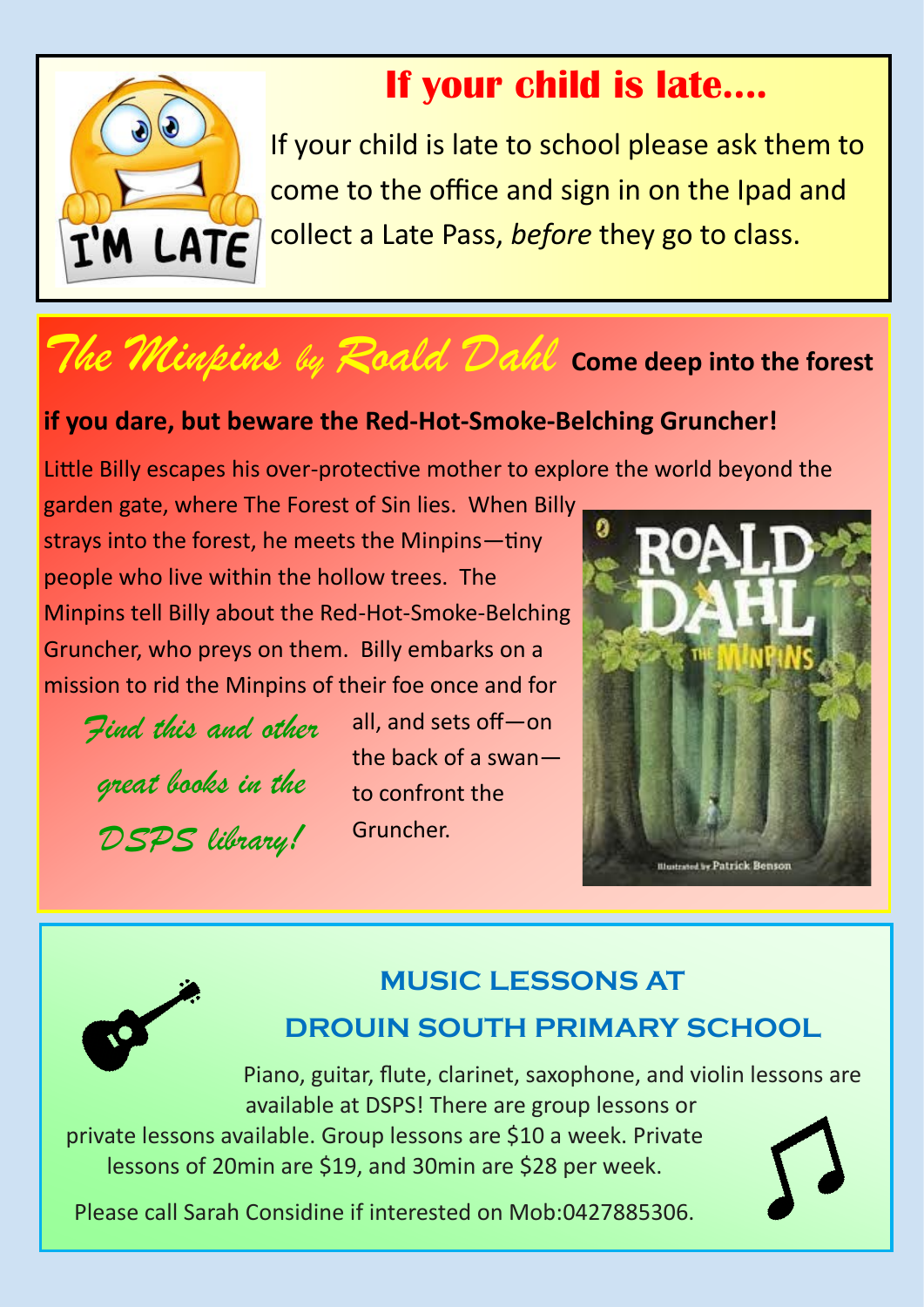

# **PARENTZO** PODS

**Parenting is** the toughest and most important job you will ever have.



## Podcasts for parents, carers and those who support others with their parenting

The ParentZone Teams are delighted to bring you 6 ParentZone Pods for you and the families you support. Each Pod identifies and explores common issues parents bring to our parenting groups, and offers strategies to try in these situations.

#### **Podcast Episodes Available Now!**

Episode 1: Family Meetings - click here to listen Episode 2: Dealing with Anxiety - click here to listen Episode 3: Sibling Rivalry - click here to listen Episode 4: Getting Children to Listen - click here to listen Episode 5: How to Respond to Kids' Behaviour - click here to listen Episode 6: How to Stop Yelling at your Kids - click here to listen

ParentZone Pods can be found on our website and via Spotify

**PARENTZONE**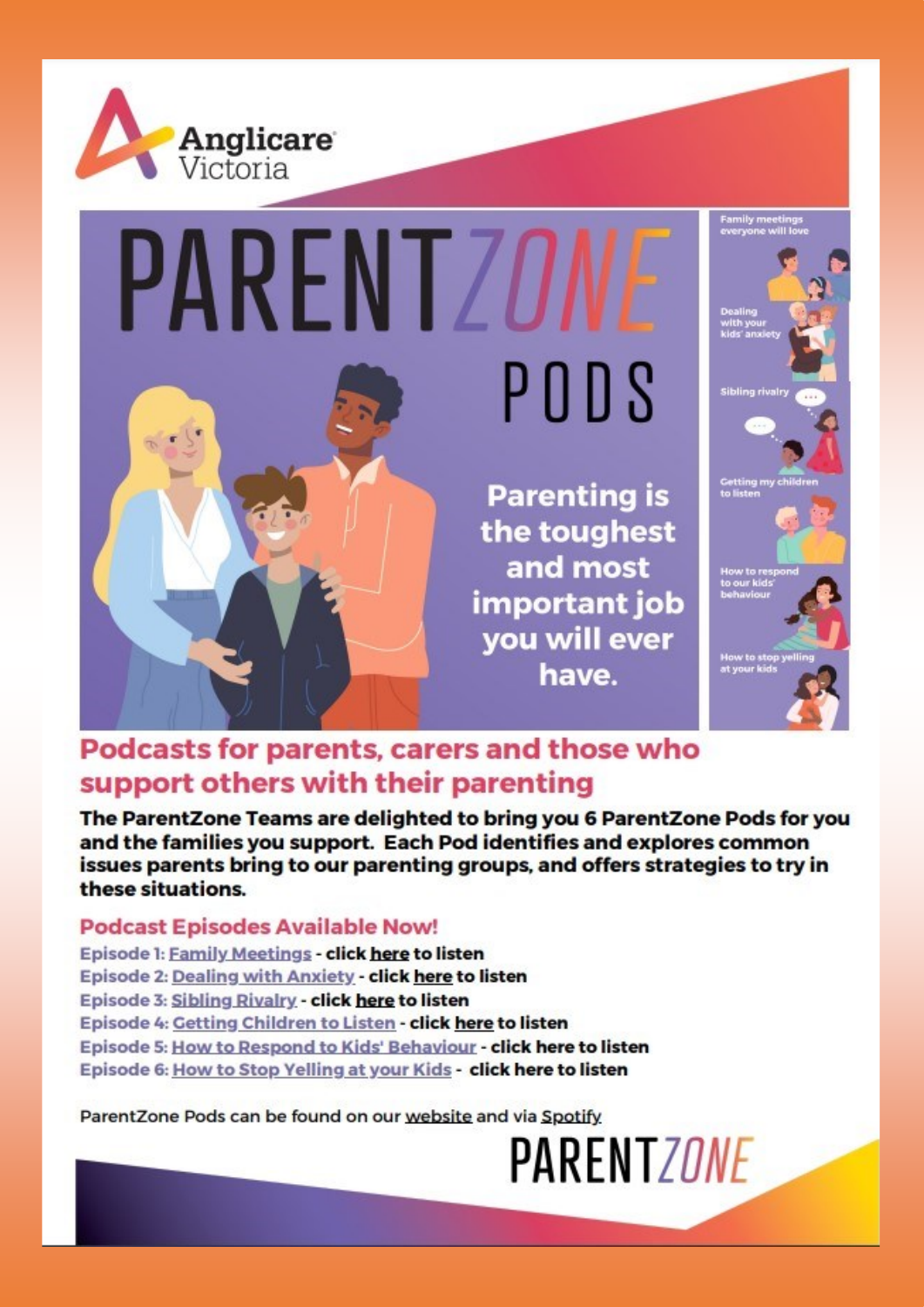Got a bit of time next month? Time to give blood and change lives? 1 in 3 people in Warragul will need blood, and they need people like you to give it. We're rolling into town from 19 April to 6 May. Don't forget to prebook your spot at donateblood.com.au, on our app or on 13 14 95.



# Give life. Give blood in Warragul.

19 April to 6 May



**Warragul Harness Racing Club** Mobile Blood Donor Centre 19 Howitt St Warragul VIC 3820

Open between 8.30 am until 6.15 pm